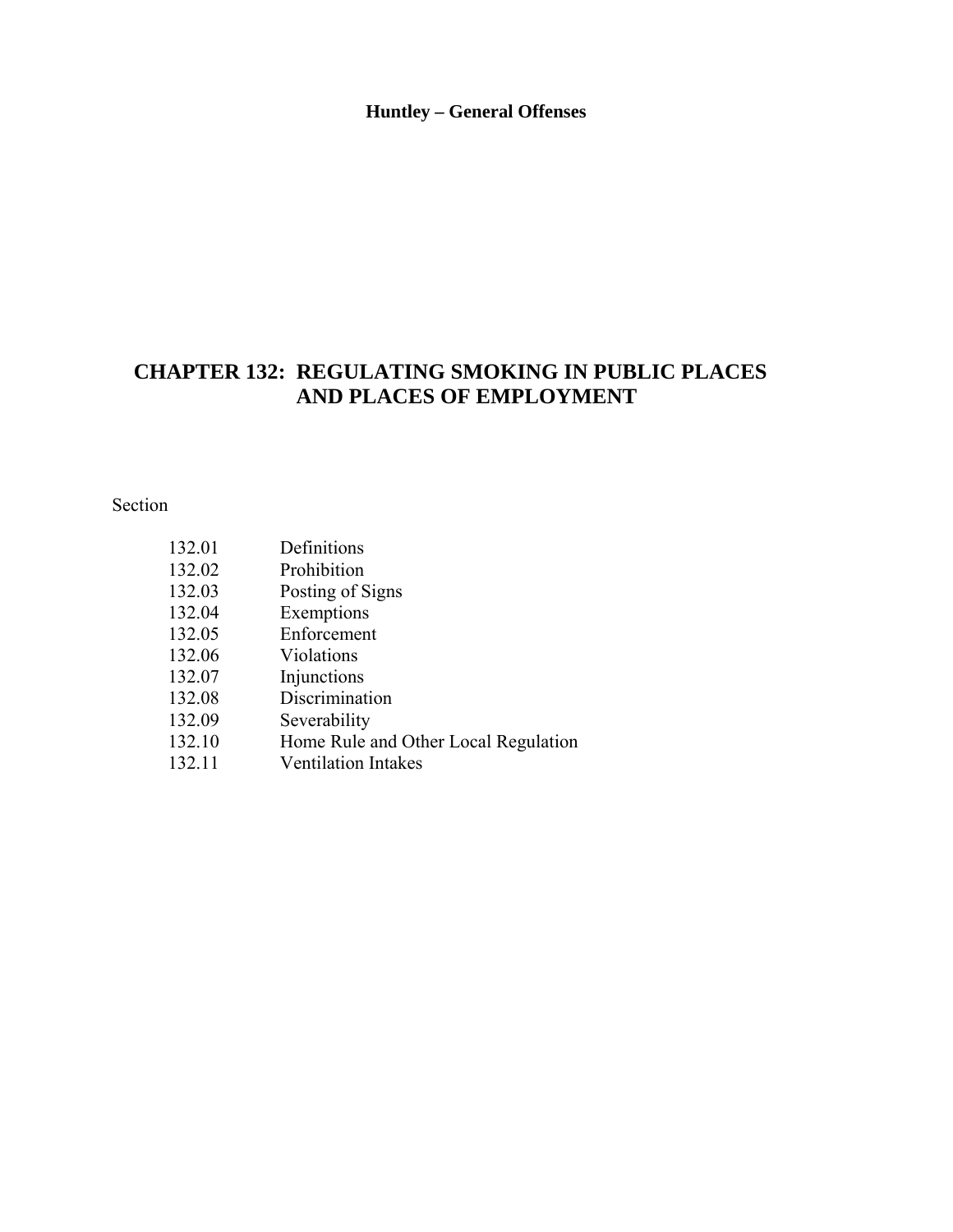#### **§ 132.01 Definitions:**

 For the purpose of this chapter, the following definitions shall apply unless the context clearly indicates or requires a different meaning.

**BAR** means an establishment that is devoted to the serving of alcoholic beverages for consumption by guests on the premises and that derives no more than 10% of its gross revenue from the sale of food consumed on the premises. **BAR** includes, but is not limited to, taverns, nightclubs, cocktail lounges, adult entertainment facilities, and cabarets.

**DEPARTMENT** means the Department of Public Health.

**EMPLOYEE** means a person who is employed by an employer in consideration for direct or indirect monetary wages or profits or a person who volunteers his or her services for a non-profit entity.

**EMPLOYER** means a person, business, partnership, association, or corporation, including a municipal corporation, trust, or non-profit entity, that employs the services of one or more individual persons.

**ENCLOSED AREA** means all space between a floor and a ceiling that is enclosed or partially enclosed with (i) solid walls or windows, exclusive of doorways, or (ii) solid walls with partitions and no windows, exclusive of doorways, that extend from the floor to the ceiling, including, without limitation, lobbies and corridors.

**ENCLOSED OR PARTIALLY ENCLOSED SPORTS ARENA** means any sports pavilion, stadium, gymnasium, health spa, boxing arena, swimming pool, roller rink, ice rink, bowling alley, or other similar place where members of the general public assemble to engage in physical exercise or participate in athletic competitions or recreational activities or to witness sports, cultural, recreational, or other events.

**GAMING EQUIPMENT OR SUPPLIES** means gaming equipment/supplies as defined in the Illinois Gaming Board Rules of the Illinois Administrative Code.

**GAMING FACILITY** means an establishment utilized primarily for the purposes of gaming and where gaming equipment or supplies are operated for the purposes of accruing business revenue.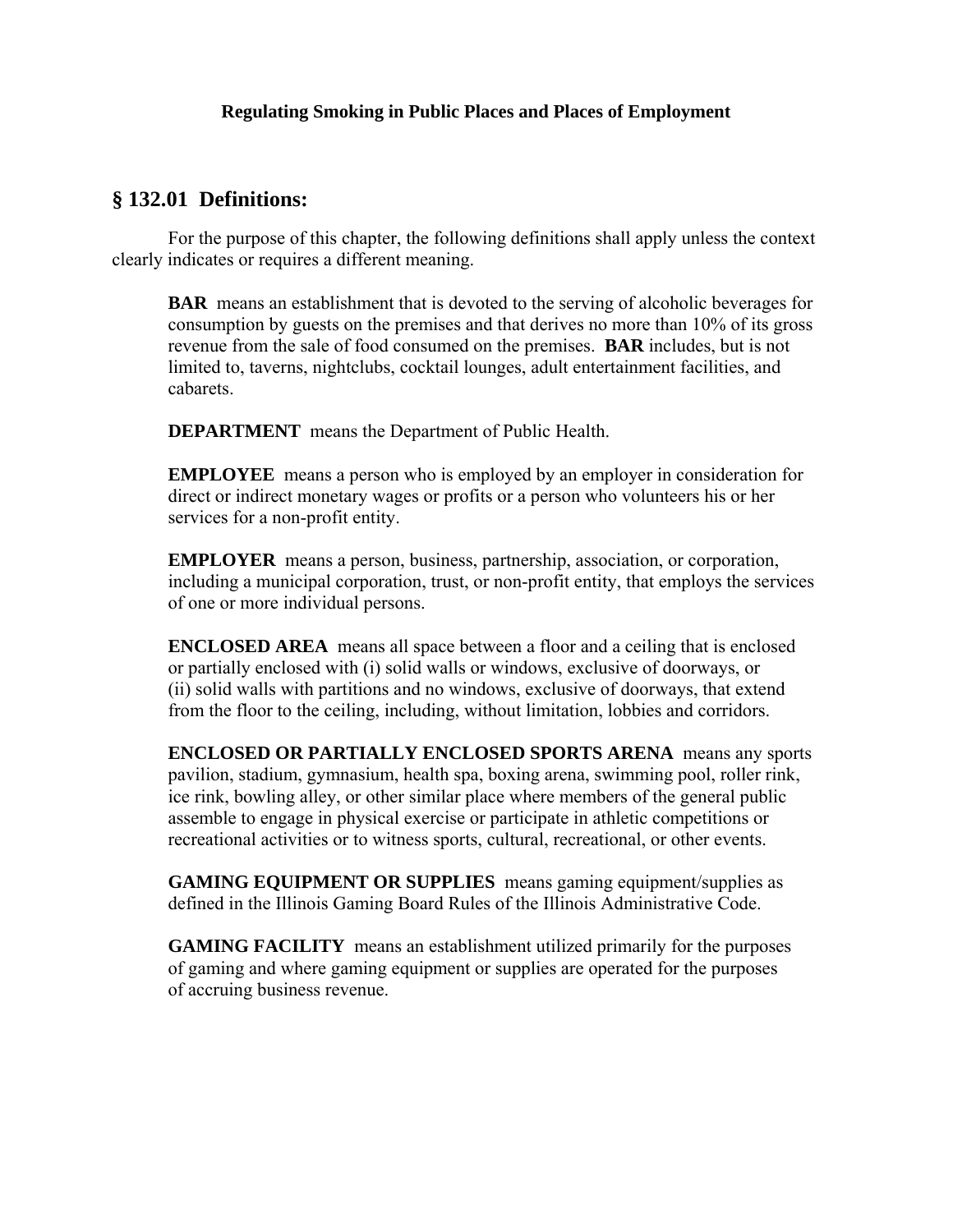**HEALTHCARE FACILITY** means an office or institution providing care or treatment of diseases, whether physical, mental, or emotional, or other medical, physiological, or psychological conditions, including, but not limited to, hospitals, rehabilitation hospitals, weight control clinics, nursing homes, homes for the aging or chronically ill, laboratories, and offices of surgeons, chiropractors, physical therapists, physicians, dentists, and all specialists within these professions. **HEALTHCARE FACILITY** includes all waiting rooms, hallways, private rooms, semiprivate rooms, and wards within healthcare facilities.

**PLACE OF EMPLOYMENT** means any area under the control of a public or private employer that employees are required to enter, leave, or pass through during the course of employment, including, but not limited to entrances and exits to places of employment, including a minimum distance, as set forth in § 132.11 of this chapter, of 15 feet from entrances, exits, windows that open, and ventilation intakes that serve an enclosed area where smoking is prohibited; offices and work areas; restrooms; conference and classrooms; break rooms and cafeterias; and other common areas. A private residence or home-based business, unless used to provide licensed child care, foster care, adult care, or other similar social service care on the premises, is not a **PLACE OF EMPLOYMENT**.

**PRIVATE CLUB** means a not-for-profit association that:

(1) Has been in active and continuous existence for at least 3 years prior to the effective date of the amendatory Act of the 95th General Assembly, whether incorporated or not,

 (2) Is the owner, lessee, or occupant of a building or portion thereof used exclusively for club purposes at all times,

 (3) Is operated solely for a recreational, fraternal, social, patriotic, political, benevolent, or athletic purpose, but not for pecuniary gain, and

(4) Only sells alcoholic beverages incidental to its operation.

For purposes of this definition, **PRIVATE CLUB** means an organization that is managed by a board of directors, executive committee, or similar body chosen by the members at an annual meeting, has established bylaws, a constitution, or both to govern its activities, and has been granted an exemption from the payment of federal income tax as a club under 26 U.S.C. 501.

**PRIVATE RESIDENCE** means the part of a structure used as a dwelling, including, without limitation: a private home, townhouse, condominium, apartment, mobile home, vacation home, cabin, or cottage. For the purposes of this definition, a hotel, motel, inn, resort, lodge, bed and breakfast or other similar public accommodation, hospital, nursing home, or assisted living facility shall not be considered a private residence.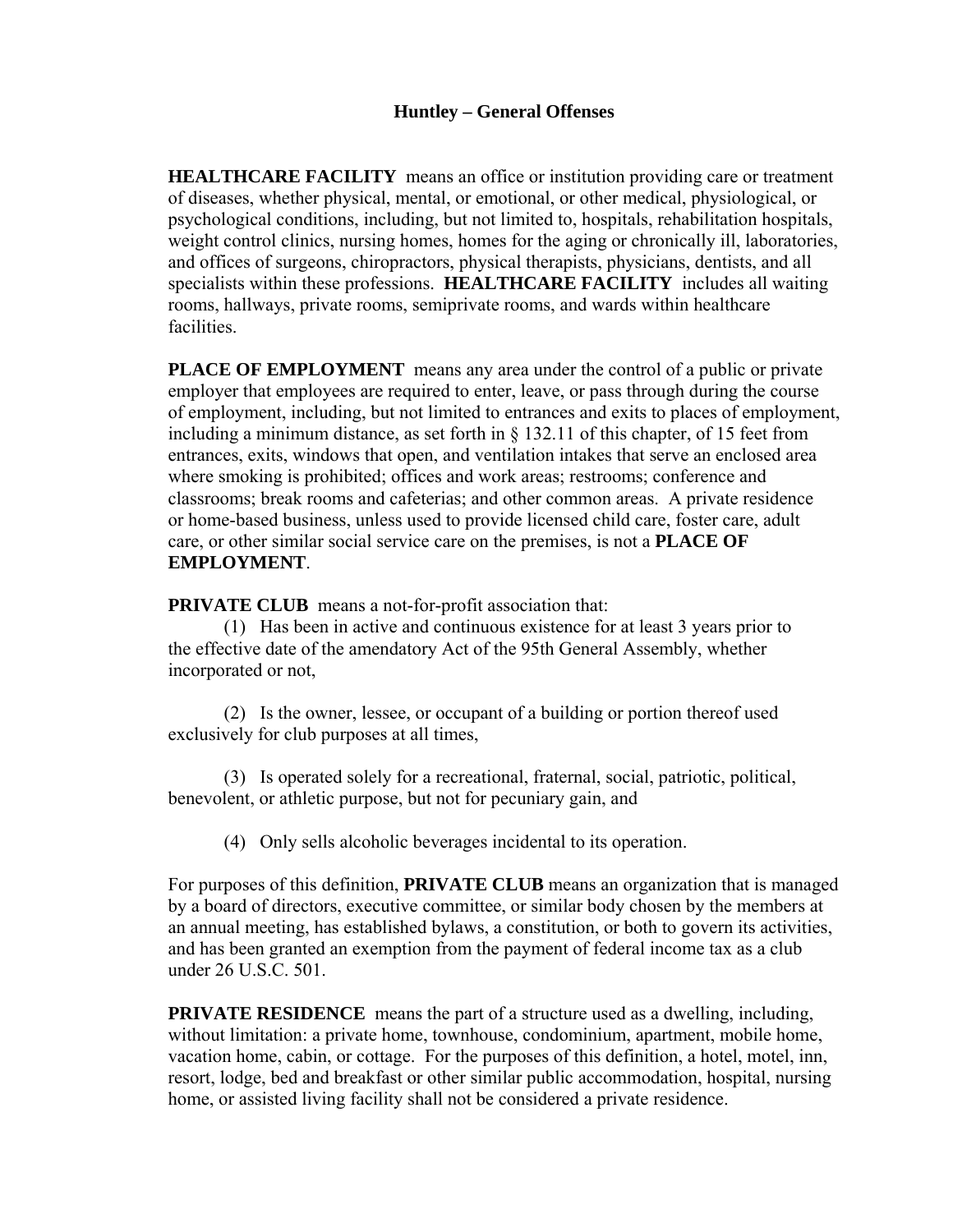**PUBLIC PLACE** means that portion of any building or vehicle used by and open to the public, regardless of whether the building or vehicle is owned in whole or in part by private persons or entities, the State of Illinois, or any other public entity and regardless of whether a fee is charged for admission, including a minimum distance, as set forth in § 132.11 of this chapter, of 15 feet from entrances, exits, windows that open, and ventilation intakes that serve an enclosed area where smoking is prohibited. A **PUBLIC PLACE** does not include a private residence unless the private residence is used to provide licensed child care, foster care, or other similar social service care on the premises. A **PUBLIC PLACE** includes, but is not limited to, hospitals, restaurants, retail stores, offices, commercial establishments, elevators, indoor theaters, libraries, museums, concert halls, public conveyances, educational facilities, nursing homes, auditoriums, enclosed or partially enclosed sports arenas, meeting rooms, schools, exhibition halls, convention facilities, polling places, private clubs, gaming facilities, all government owned vehicles and facilities, including buildings and vehicles owned, leased, or operated by the State or State subcontract, healthcare facilities or clinics, enclosed shopping centers, retail service establishments, financial institutions, educational facilities, ticket areas, public hearing facilities, public restrooms, waiting areas, lobbies, bars, taverns, bowling alleys, skating rinks, reception areas, and no less than 75% of the sleeping quarters within a hotel, motel, resort, inn, lodge, bed and breakfast, or other similar public accommodation that are rented to guests, but excludes private residences.

**RESTAURANT** means (i) an eating establishment, including, but not limited to, coffee shops, cafeterias, sandwich stands, and private and public school cafeterias, that gives or offers for sale food to the public, guests, or employees, and (ii) a kitchen or catering facility in which food is prepared on the premises for serving elsewhere. **RESTAURANT** includes a bar area within the restaurant.

**RETAIL TOBACCO STORE** means a retail establishment that derives more than 80% of its gross revenue from the sale of loose tobacco, plants, or herbs and cigars, cigarettes, pipes, and other smoking devices for burning tobacco and related smoking accessories and in which the sale of other products is merely incidental. **RETAIL TOBACCO STORE** does not include a tobacco department or section of a larger commercial establishment or any establishment with any type of liquor, food, or restaurant license.

**SMOKE** or **SMOKING** means the carrying, smoking, burning, inhaling, or exhaling of any kind of lighted pipe, cigar, cigarette, hookah, weed, herbs, or any other lighted smoking equipment.

**STATE AGENCY** has the meaning formerly ascribed to it in subsection (a) of Section 3 of the Illinois Purchasing Act (now repealed).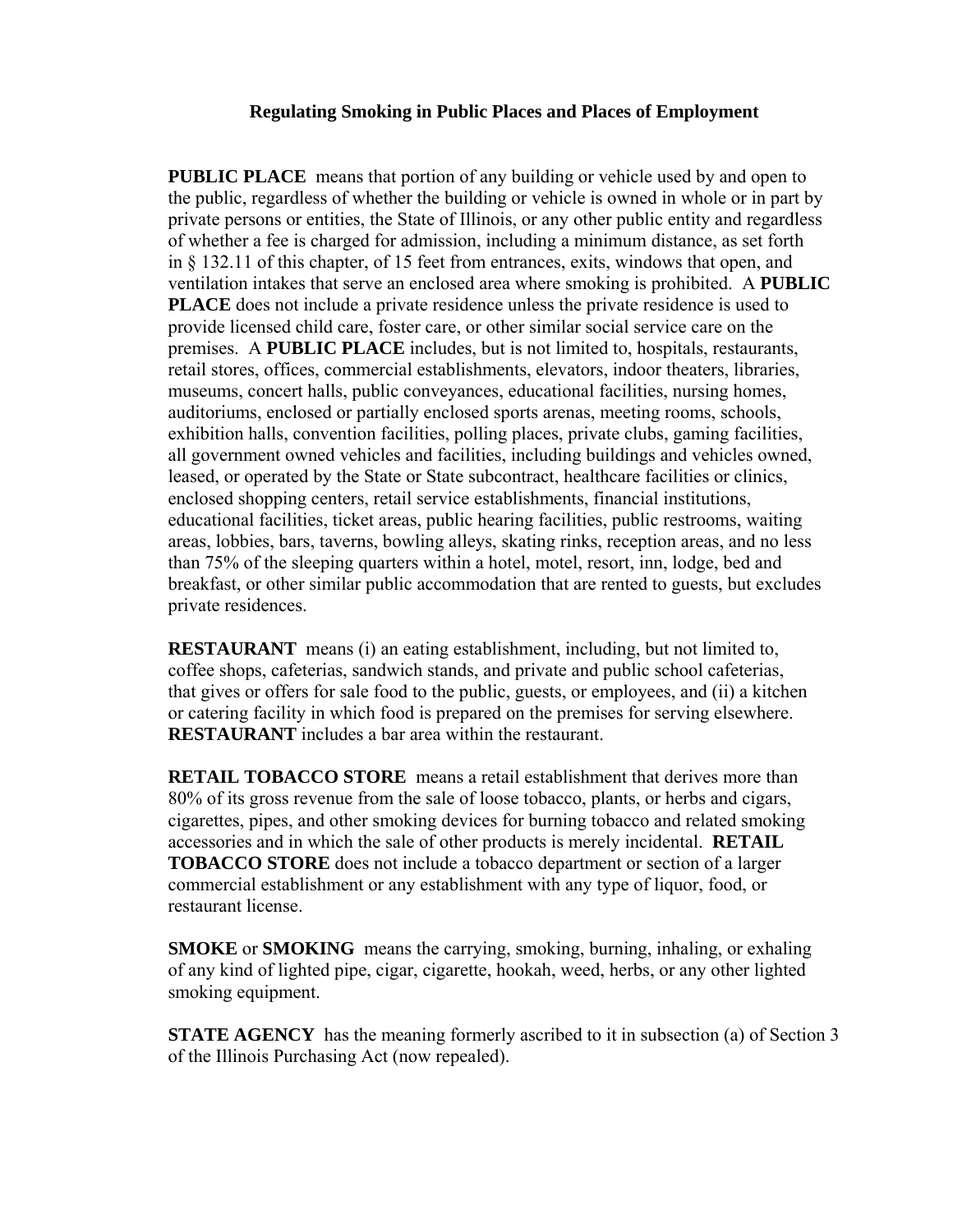#### **Huntley – General Offenses**

**UNIT OF LOCAL GOVERNMENT** has the meaning ascribed to it in Section 1 of Article VII of the Illinois Constitution of 1970.

## **§ 132.02 Prohibition**

(A) Smoking in public places, places of employment, and governmental vehicles prohibited. No person shall smoke in a public place or in any place of employment or within 15 feet of any entrance to a public place or place of employment. No person may smoke in any vehicle owned, leased, or operated by the State or a political subdivision of the State. Smoking is prohibited in indoor public places and workplaces unless specifically exempted by § 132.04 of this chapter.

(B) Smoking prohibited in student dormitories. Notwithstanding any other provision of this chapter, smoking is prohibited in any portion of the living quarters, including, but not limited to, sleeping rooms, dining areas, restrooms, laundry areas, lobbies, and hallways, of a building used in whole or in part as a student dormitory that is owned and operated or otherwise utilized by a public or private institution of higher education.

### **§ 132.03 Posting of Signs**

- (A) Posting of signs; removal of ashtrays.
	- 1. No Smoking" signs or the international "No Smoking" symbol, consisting of a pictorial representation of a burning cigarette enclosed in a red circle with a red bar across it, shall be clearly and conspicuously posted in each public place and place of employment where smoking is prohibited by this chapter by the owner, operator, manager, or other person in control of that place.
	- 2. Each public place and place of employment where smoking is prohibited by this chapter shall have posted at every entrance a conspicuous sign clearly stating that smoking is prohibited.
	- 3. All ashtrays shall be removed from any area where smoking is prohibited by this chapter by the owner, operator, manager, or other person having control of the area.

(B) Designation of other nonsmoking areas. Notwithstanding any other provision of this chapter, any employer, owner, occupant, lessee, operator, manager, or other person in control of any public place or place of employment may designate a non-enclosed area of a public place or place of employment, including outdoor areas, as an area where smoking is also prohibited provided that such employer, owner, lessee or occupant shall conspicuously post signs prohibiting smoking in the manner described in subsections (a) and (b) of §132.03 of this chapter.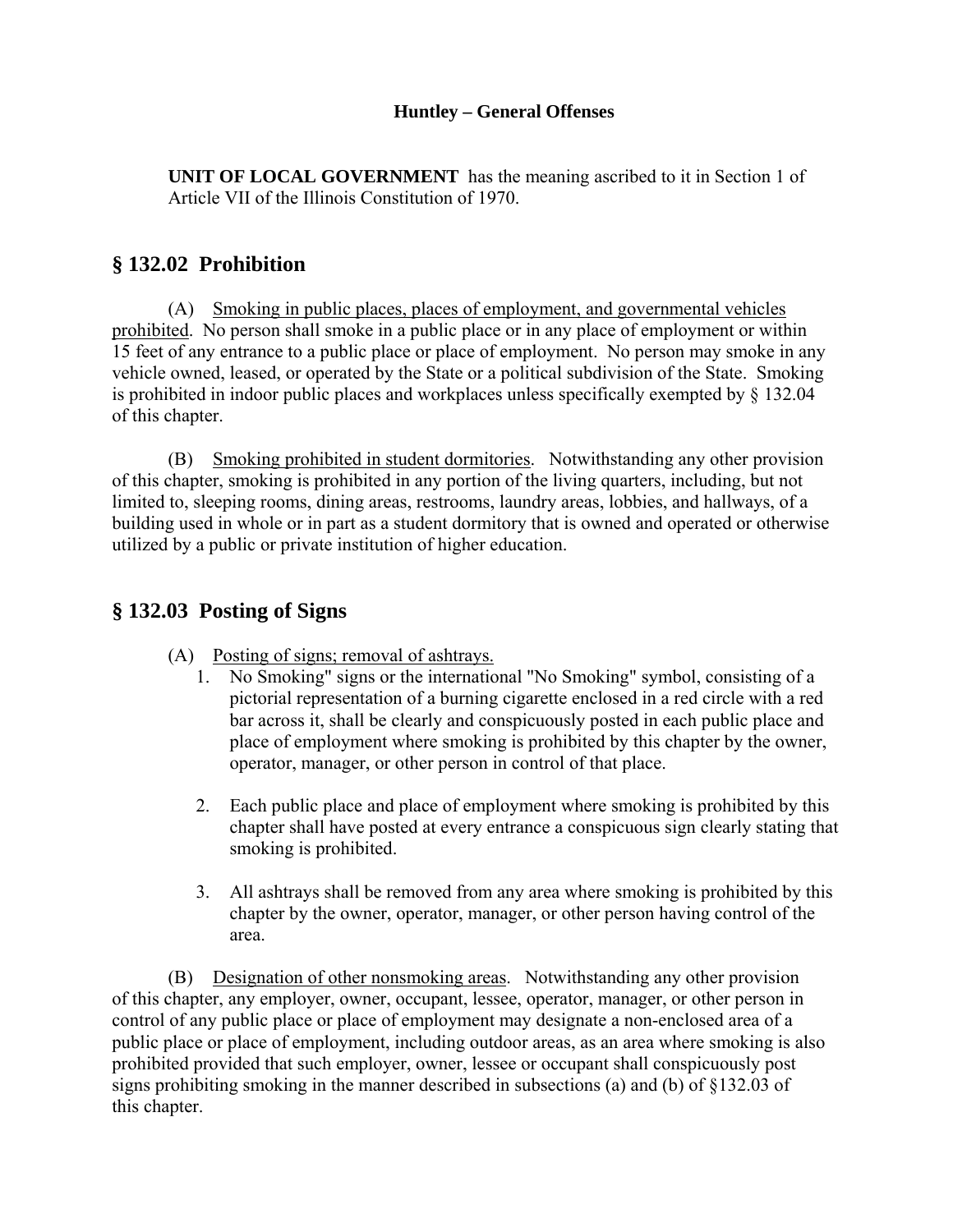### **§ 132.04 Exemptions**

Notwithstanding any other provision, smoking is allowed in the following areas:

- 1. Private residences or dwelling places, except when used as a child care, adult day care, or healthcare facility or any other home-based business open to the public.
- 2. Retail tobacco stores as defined in § 132.01 of this chapter in operation prior to the effective date of the amendatory Act of the 95th General Assembly. The retail tobacco store shall annually file with the Department by January  $31<sup>st</sup>$  an affidavit stating the percentage of its gross income during the prior calendar year that was derived from the sale of loose tobacco, plants, or herbs and cigars, cigarettes, pipes, or other smoking devices for smoking tobacco and related smoking accessories. Any retail tobacco store that begins operation after the effective date of the amendatory Act may only qualify for an exemption if located in a freestanding structure occupied solely by the business and smoke from the business does not migrate into an enclosed area where smoking is prohibited.
- 3. Private and semi-private rooms in nursing homes and long-term care facilities that are occupied by one or more persons, all of whom are smokers and have requested in writing to be placed or to remain in a room where smoking is permitted and the smoke shall not infiltrate other areas of the nursing home.
- 4. Hotel and motel sleeping rooms that are rented to guests and are designated as smoking rooms, provided that all smoking rooms on the same floor must be contiguous and smoke from these rooms must not infiltrate into nonsmoking rooms or other areas where smoking is prohibited. Not more than 25% of the rooms rented to guests in a hotel or motel may be designated as rooms where smoking is allowed. The status of rooms as smoking or nonsmoking may not be changed, except to permanently add additional nonsmoking rooms.

## **§ 132.05 Enforcement**

#### Enforcement; complaints.

1. The Department, State-certified local public health departments, and local law enforcement agencies shall enforce the provisions of this chapter and may assess fines pursuant to § 132.06 of this chapter.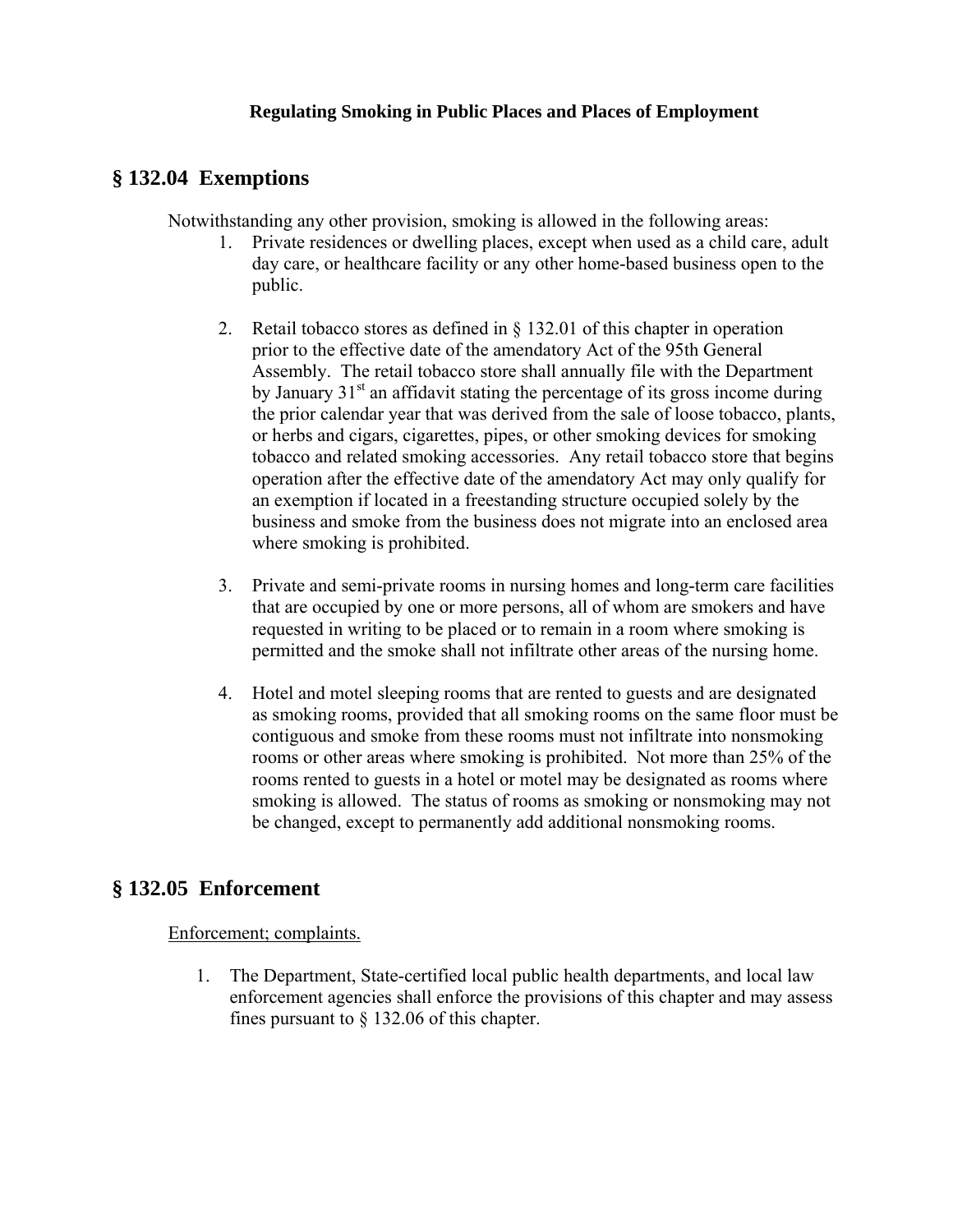#### **Huntley – General Offenses**

2. Any person may register a complaint with the Department, a State-certified local public health department, or a local law enforcement agency for a violation of this chapter. The Department shall establish a telephone number that a person may call to register a complaint under this subsection (2).

### **§ 132.06 Violations**

(A) A person, corporation, partnership, association or other entity who violates § 132.02 of this chapter shall be fined pursuant to this chapter. Each day that a violation occurs is a separate violation.

(B) A person who smokes in an area where smoking is prohibited under § 132.02 of this chapter shall be fined in an amount that is not less than \$100 and not more than \$250. A person who owns, operates, or otherwise controls a public place or place of employment that violates § 132.02 of this chapter shall be fined:

- (i) not less than \$250 for the first violation,
- (ii) not less than \$500 for the second violation within one year after the first violation, and
- (iii) not less than \$2,500 for each additional violation within one year after the first violation.
- (C) A fine imposed under this chapter shall be allocated as follows:
	- 1. The fine shall be distributed to the enforcing agency.

## **§ 132.07 Injunctions**

 The Department, a State-certified location public health department, local law enforcement agency, or any individual personally affected by repeated violations may institute, in a circuit court, an action to enjoin violations of this chapter.

## **§ 132.08 Discrimination Prohibited**

 No individual may be discriminated against in any manner because of the exercise of any rights afforded by this chapter.

## **§ 132.09 Severability**

 If any provision, clause or paragraph of this chapter shall be held invalid by a court of competent jurisdiction, such validity shall not affect the other provisions of this chapter.